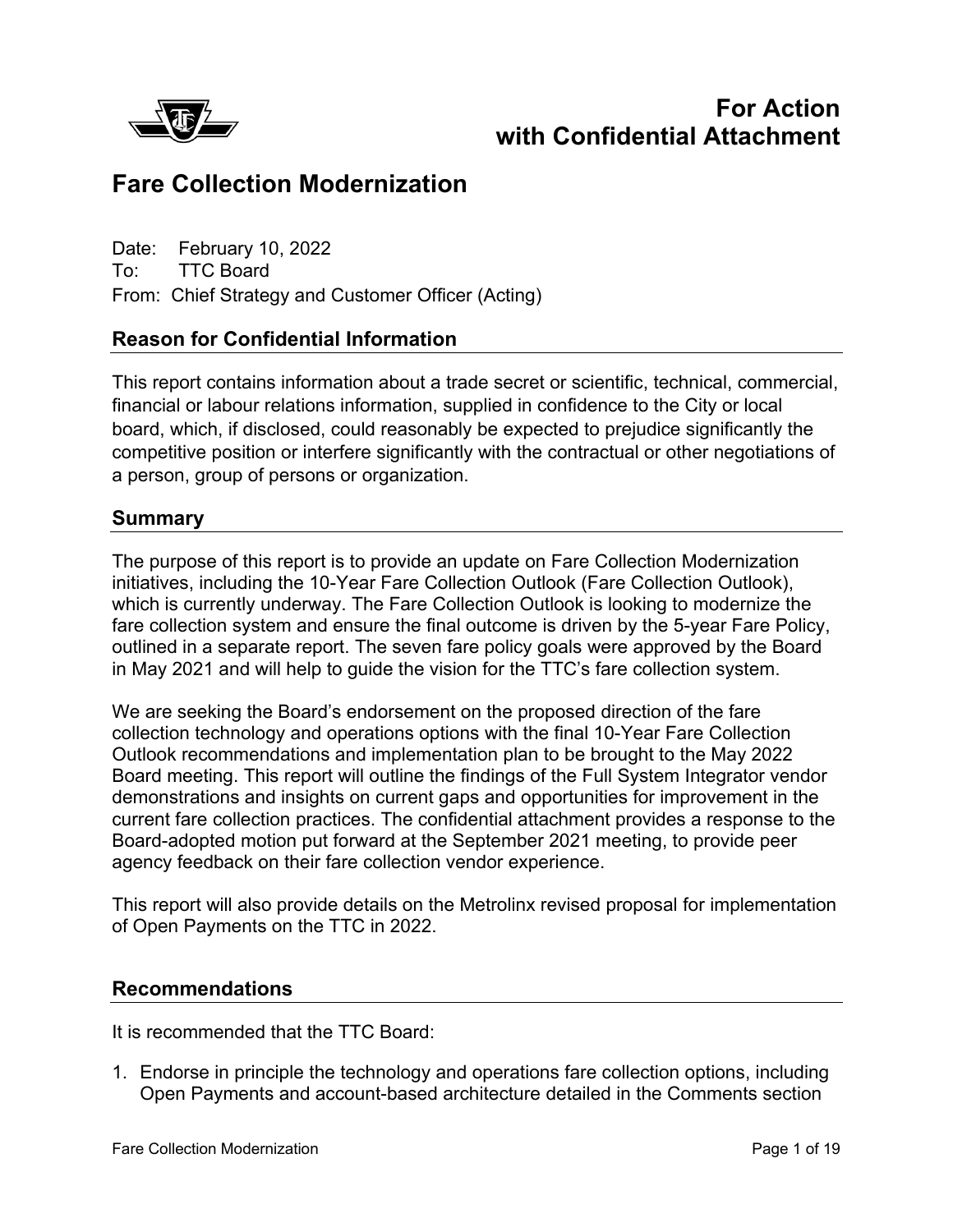of this report to develop and inform the implementation plan that will be presented to the Board for approval in May 2022; and

2. Authorize a sole source contract with Scheidt & Bachmann Gmbh for the purchase and installation of the required hardware to enable Open Payments on the fare gates to an upset limit of \$4.3 million, inclusive of applicable taxes.

# **Financial Summary**

The total approved capital project cost for the Farecard project is \$79.8 million comprising costs to the end of 2020 of \$60.1 million, projected year-end spending of \$2.9 million for 2021, and funding of \$16.8 million cash flowed between 2022 and 2024 under Program 5.4 – Fare System, as approved by the Board on December 20, 2021 and will be reviewed by City Council on February 17, 2022. PRESTO costs to implement Open Payments are within the existing PRESTO agreement and commission rate. The TTC, however, is responsible for costs to upgrade the Fare Gate Card Readers. The total cost for hardware purchase and installation is \$4.0 million, net of HST rebate, and is included in Fare System Project's funding within the 2022-2031 Capital Budget and Plan.

The 2022 Operating Budget, approved by the TTC Board on December 20, 2021, and which will be considered by City Council on February 17, 2022, includes incremental funding of \$0.6 million to support the development of the fare collection strategy and business case for the modernization of the fare collection system. This includes the detailed Request for Information (RFI), which will determine future business requirements and ensure comprehensive business terms are established for any Automated Fare Collection agreements.

A fare collection implementation plan will be developed, which will include project phasing, schedule and resources; a cost of fare collection analysis; capital cost estimate; and risk and mitigation planning. The report detailing this as part of the final collection outlook will be brought to the Board for approval in May 2022.

The Chief Financial Officer has reviewed this report and agrees with the Financial Impact information.

# **Equity/Accessibility Matters**

A cornerstone of the TTC's Corporate Plan 2018-2022 is accessibility, and as a proud leader in providing accessible public transit in the city of Toronto, we are committed to ensuring reliable, safe and inclusive transit services for all our customers. This is supported through continued research, engagement with the City of Toronto's Poverty Reduction Strategy Office (PRSO) and the TTC's Advisory Committee on Accessible Transit (ACAT).

As work to deliver Open Payments proceeds, the TTC must be mindful that, while leveraging credit/debit payment channels and mobile technology can improve the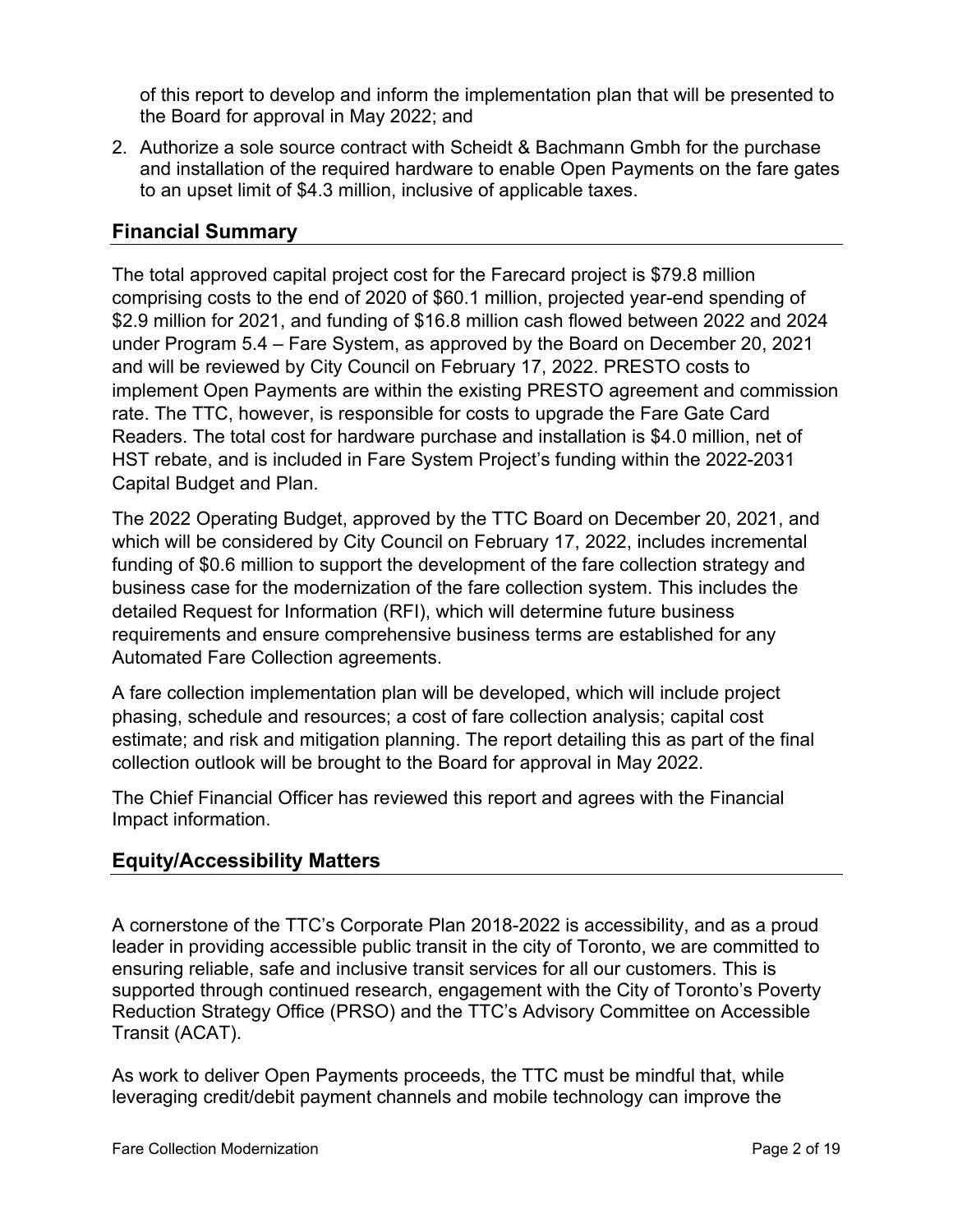customer experience for many customers, reliance on these capabilities may pose some equity and access impacts for marginalized and equity-seeking customers. The TTC and PRESTO have been working to proactively identify potential barriers to transit equity and access in joint modernization efforts by virtue of TTC and PRESTO customer research; comprehensive online research; and engagement with the City of Toronto's PRSO. The intent of identifying barriers is to avoid or mitigate these potential barriers, ensuring that no customer segments are left behind.

A key component of continued service to customers will be the ongoing availability of the physical PRESTO card and limited-use PRESTO Tickets. These options provide the greatest control and the most protection from banking fees associated with debit and credit transactions, which may particularly impact those who are unbanked or underbanked and with low or volatile income. The availability of PRESTO Tickets will ensure continued access for social and community agencies that distribute fares to numerous groups, such as newcomers, those experiencing homelessness and clients with low incomes. These products will be improved by the introduction of account-based functionality and will be supported by an expanded cash-accepting network of retail locations and in-station self-serve devices.

For more tech-comfortable customers, virtual cards will provide a smartphone-based experience with many similarities to the physical PRESTO card, including the ability to maintain a transit funds account that is separate from other spending. Importantly, PRESTO in Mobile Wallet does not require an internet connection to travel, and even enables travel for a few hours with a drained battery. PRESTO conducted underserved research and when tested, they found a moderate-to-high degree of interest in the concept alone or in conjunction with a physical PRESTO card. There is also clear demand for the product expressed in the PRESTO Customer Satisfaction survey in fall 2020. 12% of respondents answering how they would improve the PRESTO mobile app requested some sort of virtual card unprompted. Of the respondents asking for a virtual card who primarily ride the TTC, 22% have an income below \$25,000.

For customers who are able and willing to tap their credit or debit card to travel, Open Payments present minimal obstacles in paying a transit fare. With this new capability, there is nothing to buy or load. To pay their fare, customers simply tap their physical credit or debit card or us the same cards on their mobile device.

Finally, as the future of cash collection in the context of modernization is considered, careful evaluation of the impacts to equity-seeking groups will need to be examined given that they are generally more reliant on cash.

# **Decision History**

At its meeting on January 25, 2018, the TTC Board considered and adopted, with amendments, the TTC Corporate Plan. This plan highlights the need to develop a fare strategy and connect the region by achieving broader fare integration. The TTC will also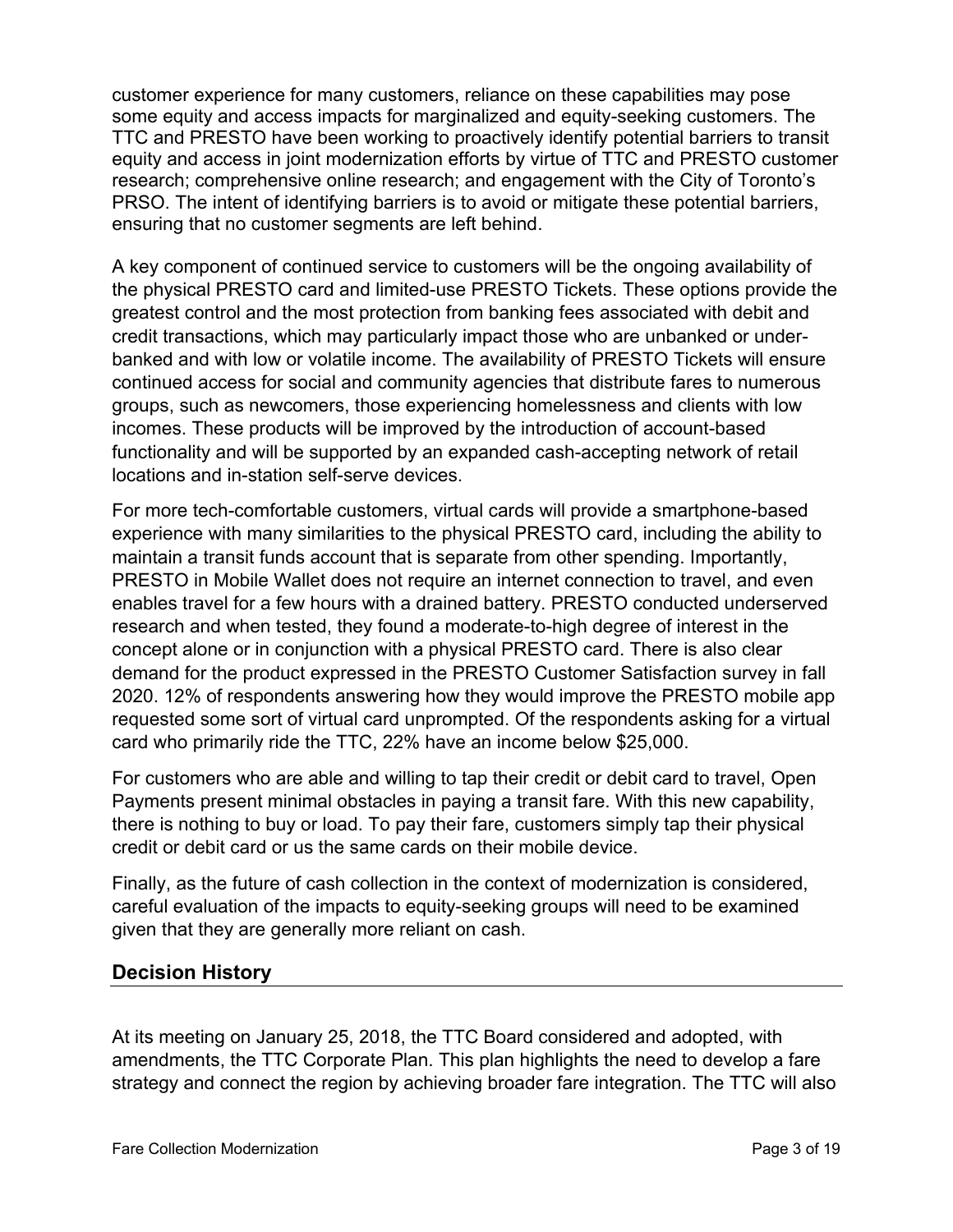need to ensure that it keeps up with the changing technologies and strides in modernization as outlined by Critical Path 5 in the Plan.

[https://ttc-cdn.azureedge.net/-/media/Project/TTC/DevProto/Documents/Home/Public-](https://ttc-cdn.azureedge.net/-/media/Project/TTC/DevProto/Documents/Home/Public-Meetings/Board/2018/January-25/1_Corporate_Plan_2018-2022.pdf?rev=63202363aa374a8582225fbfa77c4e4b&hash=4DF212FA11F33564142524333B75223A)[Meetings/Board/2018/January-25/1\\_Corporate\\_Plan\\_2018-](https://ttc-cdn.azureedge.net/-/media/Project/TTC/DevProto/Documents/Home/Public-Meetings/Board/2018/January-25/1_Corporate_Plan_2018-2022.pdf?rev=63202363aa374a8582225fbfa77c4e4b&hash=4DF212FA11F33564142524333B75223A) [2022.pdf?rev=63202363aa374a8582225fbfa77c4e4b&hash=4DF212FA11F335641425](https://ttc-cdn.azureedge.net/-/media/Project/TTC/DevProto/Documents/Home/Public-Meetings/Board/2018/January-25/1_Corporate_Plan_2018-2022.pdf?rev=63202363aa374a8582225fbfa77c4e4b&hash=4DF212FA11F33564142524333B75223A) [24333B75223A](https://ttc-cdn.azureedge.net/-/media/Project/TTC/DevProto/Documents/Home/Public-Meetings/Board/2018/January-25/1_Corporate_Plan_2018-2022.pdf?rev=63202363aa374a8582225fbfa77c4e4b&hash=4DF212FA11F33564142524333B75223A)

At its meeting on October 24, 2019, the Board moved a motion to complete a Fare Collection Request for Information (RFI). The RFI will help the TTC determine new service providers and technologies, including Open Payment being used by transit properties worldwide. The intent is to provide customers with a modern, efficient and customer-focused fare collection system.

[https://ttc-cdn.azureedge.net/-/media/Project/TTC/DevProto/Documents/Home/Public-](https://ttc-cdn.azureedge.net/-/media/Project/TTC/DevProto/Documents/Home/Public-Meetings/Board/2019/October_24/Reports/Decisions/5_TTC_Revenue_Operations_Phase_Two_PRESTO_TTC_Fare_Equipment.pdf?rev=a6ed3b03fe214767a15bab3dd46e6351&hash=EE8E309FF487146C06829000F268DFA9)[Meetings/Board/2019/October\\_24/Reports/Decisions/5\\_TTC\\_Revenue\\_Operations\\_Ph](https://ttc-cdn.azureedge.net/-/media/Project/TTC/DevProto/Documents/Home/Public-Meetings/Board/2019/October_24/Reports/Decisions/5_TTC_Revenue_Operations_Phase_Two_PRESTO_TTC_Fare_Equipment.pdf?rev=a6ed3b03fe214767a15bab3dd46e6351&hash=EE8E309FF487146C06829000F268DFA9) [ase\\_Two\\_PRESTO\\_TTC\\_Fare\\_Equipment.pdf?rev=a6ed3b03fe214767a15bab3dd46e](https://ttc-cdn.azureedge.net/-/media/Project/TTC/DevProto/Documents/Home/Public-Meetings/Board/2019/October_24/Reports/Decisions/5_TTC_Revenue_Operations_Phase_Two_PRESTO_TTC_Fare_Equipment.pdf?rev=a6ed3b03fe214767a15bab3dd46e6351&hash=EE8E309FF487146C06829000F268DFA9) [6351&hash=EE8E309FF487146C06829000F268DFA9](https://ttc-cdn.azureedge.net/-/media/Project/TTC/DevProto/Documents/Home/Public-Meetings/Board/2019/October_24/Reports/Decisions/5_TTC_Revenue_Operations_Phase_Two_PRESTO_TTC_Fare_Equipment.pdf?rev=a6ed3b03fe214767a15bab3dd46e6351&hash=EE8E309FF487146C06829000F268DFA9)

At its meeting on December 12, 2019, the TTC Board considered a report entitled the 5- Year Service Plan & 10-Year Outlook, which identified service-related improvements to public transit in the city of Toronto between 2020-2024 and beyond.

[https://ttc-cdn.azureedge.net/-/media/Project/TTC/DevProto/Documents/Home/Public-](https://ttc-cdn.azureedge.net/-/media/Project/TTC/DevProto/Documents/Home/Public-Meetings/Board/2019/December_12/Reports/16_5_Year_Service_Plan_and_10_Year_Outlook.pdf?rev=4d086939de0a4f00801b42b7f1eb4872&hash=BEC5AA8D57EFBB6E2EA3B835318FB15A)Meetings/Board/2019/December\_12/Reports/16\_5\_Year\_Service\_Plan\_and\_10\_Year [Outlook.pdf?rev=4d086939de0a4f00801b42b7f1eb4872&hash=BEC5AA8D57EFBB6E](https://ttc-cdn.azureedge.net/-/media/Project/TTC/DevProto/Documents/Home/Public-Meetings/Board/2019/December_12/Reports/16_5_Year_Service_Plan_and_10_Year_Outlook.pdf?rev=4d086939de0a4f00801b42b7f1eb4872&hash=BEC5AA8D57EFBB6E2EA3B835318FB15A) [2EA3B835318FB15A](https://ttc-cdn.azureedge.net/-/media/Project/TTC/DevProto/Documents/Home/Public-Meetings/Board/2019/December_12/Reports/16_5_Year_Service_Plan_and_10_Year_Outlook.pdf?rev=4d086939de0a4f00801b42b7f1eb4872&hash=BEC5AA8D57EFBB6E2EA3B835318FB15A)

At its meeting on May 13, 2020, the TTC Board considered a report detailing the proposed scope of work for two TTC policy documents: the 5-Year Fare Policy and the 10-Year Collection Outlook.

[https://ttc-cdn.azureedge.net/-/media/Project/TTC/DevProto/Documents/Home/Public-](https://ttc-cdn.azureedge.net/-/media/Project/TTC/DevProto/Documents/Home/Public-Meetings/Board/2020/May_13/Reports/11_Development_of_the_5_Year_Fare_Policy_and_10_Year_Fare_Co.pdf?rev=dd38def05f324dbeafd6fdcb28a7fdf5&hash=ADAC7CC1781D68F46F5ED260F4D2875C)Meetings/Board/2020/May\_13/Reports/11\_Development\_of\_the\_5\_Year\_Fare\_Policy and 10 Year Fare Co.pdf?rev=dd38def05f324dbeafd6fdcb28a7fdf5&hash=ADAC7CC [1781D68F46F5ED260F4D2875C](https://ttc-cdn.azureedge.net/-/media/Project/TTC/DevProto/Documents/Home/Public-Meetings/Board/2020/May_13/Reports/11_Development_of_the_5_Year_Fare_Policy_and_10_Year_Fare_Co.pdf?rev=dd38def05f324dbeafd6fdcb28a7fdf5&hash=ADAC7CC1781D68F46F5ED260F4D2875C)

At its meeting on September 24, 2020, the TTC Board received an update on the PRESTO implementation achievements, the progress on the negotiations with Metrolinx on further improvements to the PRESTO system, how to achieve the remaining key milestones, and resetting the TTC's ongoing relationship with PRESTO.

[https://ttc-cdn.azureedge.net/-/media/Project/TTC/DevProto/Documents/Home/Public-](https://ttc-cdn.azureedge.net/-/media/Project/TTC/DevProto/Documents/Home/Public-Meetings/Board/2020/September_24/Reports/4_PRESTO_Annual_Update.pdf?rev=c4cab57b5a3541f38d1f96809aa2d9b9&hash=2D2182EC8A8CC233C95217870355C94C)[Meetings/Board/2020/September\\_24/Reports/4\\_PRESTO\\_Annual\\_Update.pdf?rev=c4c](https://ttc-cdn.azureedge.net/-/media/Project/TTC/DevProto/Documents/Home/Public-Meetings/Board/2020/September_24/Reports/4_PRESTO_Annual_Update.pdf?rev=c4cab57b5a3541f38d1f96809aa2d9b9&hash=2D2182EC8A8CC233C95217870355C94C) [ab57b5a3541f38d1f96809aa2d9b9&hash=2D2182EC8A8CC233C95217870355C94C](https://ttc-cdn.azureedge.net/-/media/Project/TTC/DevProto/Documents/Home/Public-Meetings/Board/2020/September_24/Reports/4_PRESTO_Annual_Update.pdf?rev=c4cab57b5a3541f38d1f96809aa2d9b9&hash=2D2182EC8A8CC233C95217870355C94C)

At its meeting on February 10, 2021, the TTC Board received an update on the PRESTO implementation achievements, progress made since the last update in September 2020, and ongoing negotiations with Metrolinx on achieving the key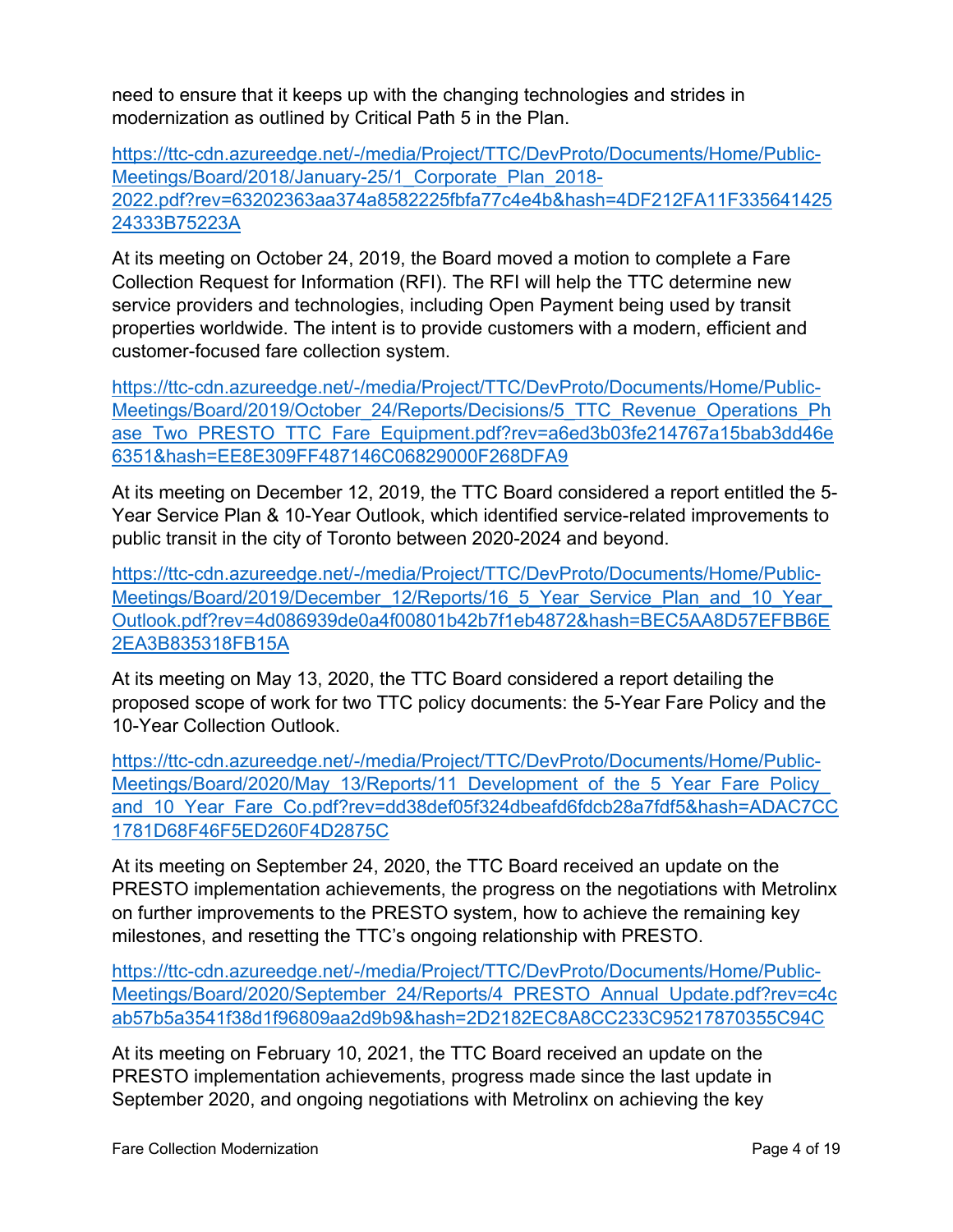remaining milestones. This report also provided a progress update on the development of the 5-Year Fare Policy & 10-Year Fare Collection Outlook.

[https://ttc-cdn.azureedge.net/-/media/Project/TTC/DevProto/Documents/Home/Public-](https://ttc-cdn.azureedge.net/-/media/Project/TTC/DevProto/Documents/Home/Public-Meetings/Board/2021/February_10/Reports/5_PRESTO_Fare_Policy_and_Collection_Strategy_Update.pdf?rev=3e8738cdd1bf4e5d97aa112e98a7d13e&hash=95A41B65039F8AA6178758CA15C48273)[Meetings/Board/2021/February\\_10/Reports/5\\_PRESTO\\_Fare\\_Policy\\_and\\_Collection\\_S](https://ttc-cdn.azureedge.net/-/media/Project/TTC/DevProto/Documents/Home/Public-Meetings/Board/2021/February_10/Reports/5_PRESTO_Fare_Policy_and_Collection_Strategy_Update.pdf?rev=3e8738cdd1bf4e5d97aa112e98a7d13e&hash=95A41B65039F8AA6178758CA15C48273) [trategy\\_Update.pdf?rev=3e8738cdd1bf4e5d97aa112e98a7d13e&hash=95A41B65039F](https://ttc-cdn.azureedge.net/-/media/Project/TTC/DevProto/Documents/Home/Public-Meetings/Board/2021/February_10/Reports/5_PRESTO_Fare_Policy_and_Collection_Strategy_Update.pdf?rev=3e8738cdd1bf4e5d97aa112e98a7d13e&hash=95A41B65039F8AA6178758CA15C48273) [8AA6178758CA15C48273](https://ttc-cdn.azureedge.net/-/media/Project/TTC/DevProto/Documents/Home/Public-Meetings/Board/2021/February_10/Reports/5_PRESTO_Fare_Policy_and_Collection_Strategy_Update.pdf?rev=3e8738cdd1bf4e5d97aa112e98a7d13e&hash=95A41B65039F8AA6178758CA15C48273)

At its meeting on May 12, 2021, the TTC Board received an update the 5-Year Fare Policy & 10-Year Fare Collection Outlook. An analysis of the existing TTC fare policies and the findings from the fare collection RFI were presented. Seven strategic fare policy goals were approved, which have informed the technical analysis of several fare options. Staff were also directed to move forward with vendor demonstrations of Full System Integrators.

[https://ttc-cdn.azureedge.net/-/media/Project/TTC/DevProto/Documents/Home/Public-](https://ttc-cdn.azureedge.net/-/media/Project/TTC/DevProto/Documents/Home/Public-Meetings/Board/2021/May-12/3_Update_5_Year_Fare_Policy_10_Year_Collection_Outlook.pdf?sc_lang=en&rev=2c2b0f1c97064ff3b22c6491fcbce51b&hash=F779667F13971F3C7D11FEAFEA42318B)[Meetings/Board/2021/May-](https://ttc-cdn.azureedge.net/-/media/Project/TTC/DevProto/Documents/Home/Public-Meetings/Board/2021/May-12/3_Update_5_Year_Fare_Policy_10_Year_Collection_Outlook.pdf?sc_lang=en&rev=2c2b0f1c97064ff3b22c6491fcbce51b&hash=F779667F13971F3C7D11FEAFEA42318B)12/3 Update 5 Year Fare Policy 10 Year Collection Outlook.pdf?sc\_lang=en&rev= [2c2b0f1c97064ff3b22c6491fcbce51b&hash=F779667F13971F3C7D11FEAFEA42318B](https://ttc-cdn.azureedge.net/-/media/Project/TTC/DevProto/Documents/Home/Public-Meetings/Board/2021/May-12/3_Update_5_Year_Fare_Policy_10_Year_Collection_Outlook.pdf?sc_lang=en&rev=2c2b0f1c97064ff3b22c6491fcbce51b&hash=F779667F13971F3C7D11FEAFEA42318B)

Issue Background

# **The 10-Year Fare Collection Outlook project examines the future of our fare collection system with and without PRESTO.**

The current PRESTO system was implemented based on existing fare structures and limitations of the PRESTO technology. As part of the 10-Year Fare Collection Outlook, an important element is to ensure that the fare collection system can accommodate existing and potential new fare policies. An industry-wide RFI was completed to understand the variety of fare collection technologies, system operations and business models available. A series of peer agency reviews were also conducted to understand the technologies and options proposed in the RFI in practice and real-time.

# **Results of the fare collection RFI and peer agency reviews were received at the Board meeting in May 2021.**

In addition to receiving the results of the RFI and peer agency reviews, the Board agreed with the next step to proceed with demonstrations from Full System Integrator vendors from the RFI respondents. Since then, work has progressed to incorporate previous findings and continue narrowing down the options for the future to inform the final implementation plan and collection outlook. Further expansion of the peer reviews, supplier evaluation and information can be found in the confidential attachment incorporating findings from the vendor demonstrations and comprehensive supplier research.

# **A motion was passed at the Board's September 2021 meeting, to provide peer agency feedback on their fare collection vendor experience.**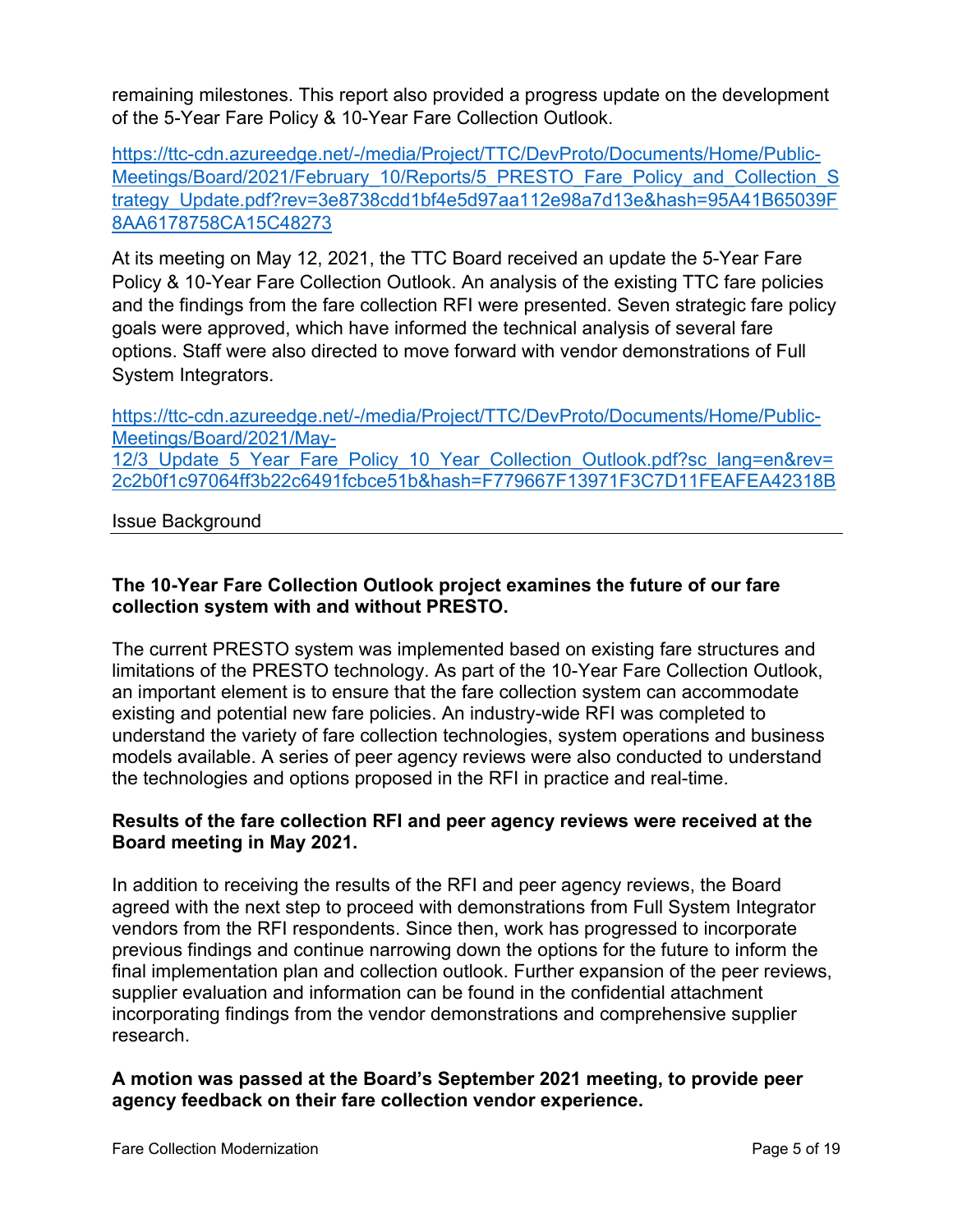The insights obtained were done in a combination of publically available information and in confidence with agencies. As such, the feedback and insights will be received through the confidential attachment.

# **Open Payments has been a priority deliverable of the Master E-Fare Agreement<sup>1</sup> ("the Agreement") since its signing in 2012.**

The TTC and Metrolinx have discussed the modernization of PRESTO for several years to bring Open Payments to TTC customers. Through negotiations, Open Payments was made a priority deliverable and was slated to be implemented at the end of 2024. In late 2021, Metrolinx approached the TTC with a plan to deliver of Open Payments in 2022.

# **Comments**

The 10-Year Fare Collection Outlook project continues to inform the TTC's risk mitigation program underway in preparation for 2027's PRESTO contract expiry. In the near term, we continue to work in good faith with Metrolinx on PRESTO's 2022 reprocurement, and delivery plans under the draft TTC- Metrolinx PRESTO settlement Agreement. Longer term, this project will ensure any future system and/or vendor will be right for the TTC and our customers as fare collection matures and modernizes.

# **A future needs assessment and internal stakeholder consultations were completed to determine where gaps exist in the current fare collection system and determine future recommendations.**

Gaps in the current fare collection system were identified through a needs assessment that identified the technology options and operational considerations for a future fare collection system, recognizing that some needs and subsequent gaps may require prioritization. They include:

# **1. Core System Design: Fare Collection System Key Components**

The system should:

- Have an open architecture that is flexible and robust; and
- Be capable of integrating new technologies at a reasonable investment of time and money to meet the evolving needs of transit agencies and customers.

The technology should:

- Ensure that the correct, valid fare is always paid/provided;
- Be highly reliable and minimize downtime;
- Be easy to trouble-shoot and return to service with minimal staff interaction; and

# **2. Payment and Fare Media: Transit Fare Payment Methods**

 $\overline{\phantom{a}}$ 

<sup>1</sup>Metrolinx and TTC Master E-Fare Agreement – https://www.ttc.ca/transparency-andaccountability/PRESTO-TTC-Agreements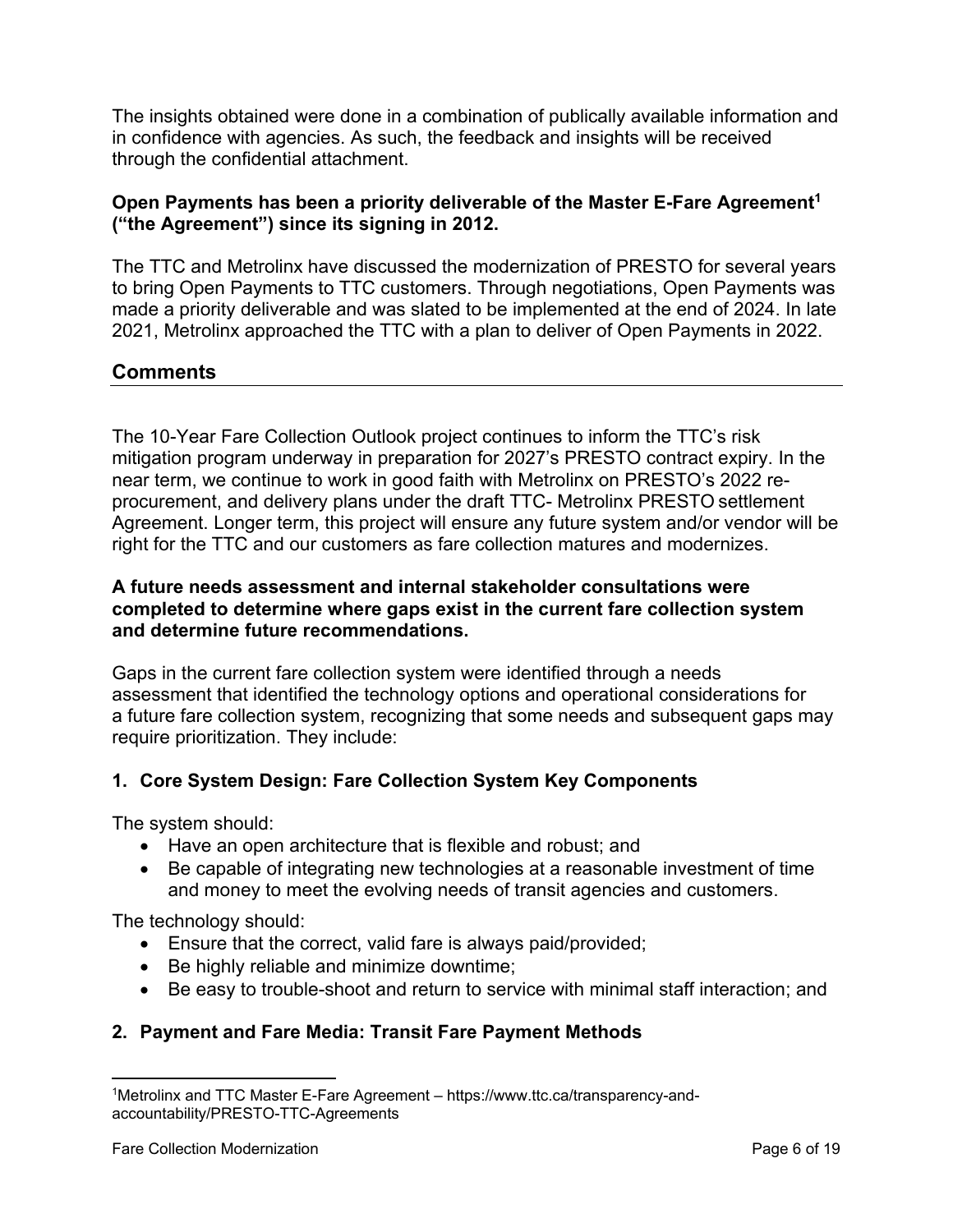• The system should be capable of fully supporting Open Payments.

Payments and fare media should:

- Meet all customer segment needs;
- Be easy to use and administer for third parties; and
- Should be available on board TTC surface vehicles and Wheel-Trans.

# **3. Fare Distribution**

Media distribution coverage should be extensive and serve all communities.

Equipment that supports fare card querying and management should:

- Be accessible and cost effective; and
- Easy to procure and for third parties to obtain.

Vending machines should:

- Include full-feature and devices to support all fare products and media; and
- Include the option for smaller format devices, where appropriate.

Fare media should:

- Be accessible to all who are hoping to acquire it on behalf of their client; and
- Be a simple process and easy to use, requiring minimal resources.

#### **4. Customer Service**

 Point-of-sale devices should be full-featured to allow frontline staff to support customers in more advanced account management activities.

#### **5. Fare Inspection**

 Fare media inspection should be as quick as a card is presented (e.g. card proximity verification rather than tapping the card on the device).

Fare inspection devices should:

- Have ability to sell and register a new card, load and set concessions and add value; and
- Have the ability to create reports and collect data.

**As directed by the Board in May 2021, vendor demonstrations of Full System Integrators were completed. These provided key takeaways for consideration when working towards modernizing fare collection at the TTC and meeting the needs identified through the 10-Year Fare Collection Outlook project assessment.** 

The TTC and YRT received presentations from six shortlisted vendors from July 20 through July 29, 2021. Three key takeaways emerged from these demonstrations:

**1. The vendors' presentations varied based on their past experience and success in delivering large-scale fare collection projects.**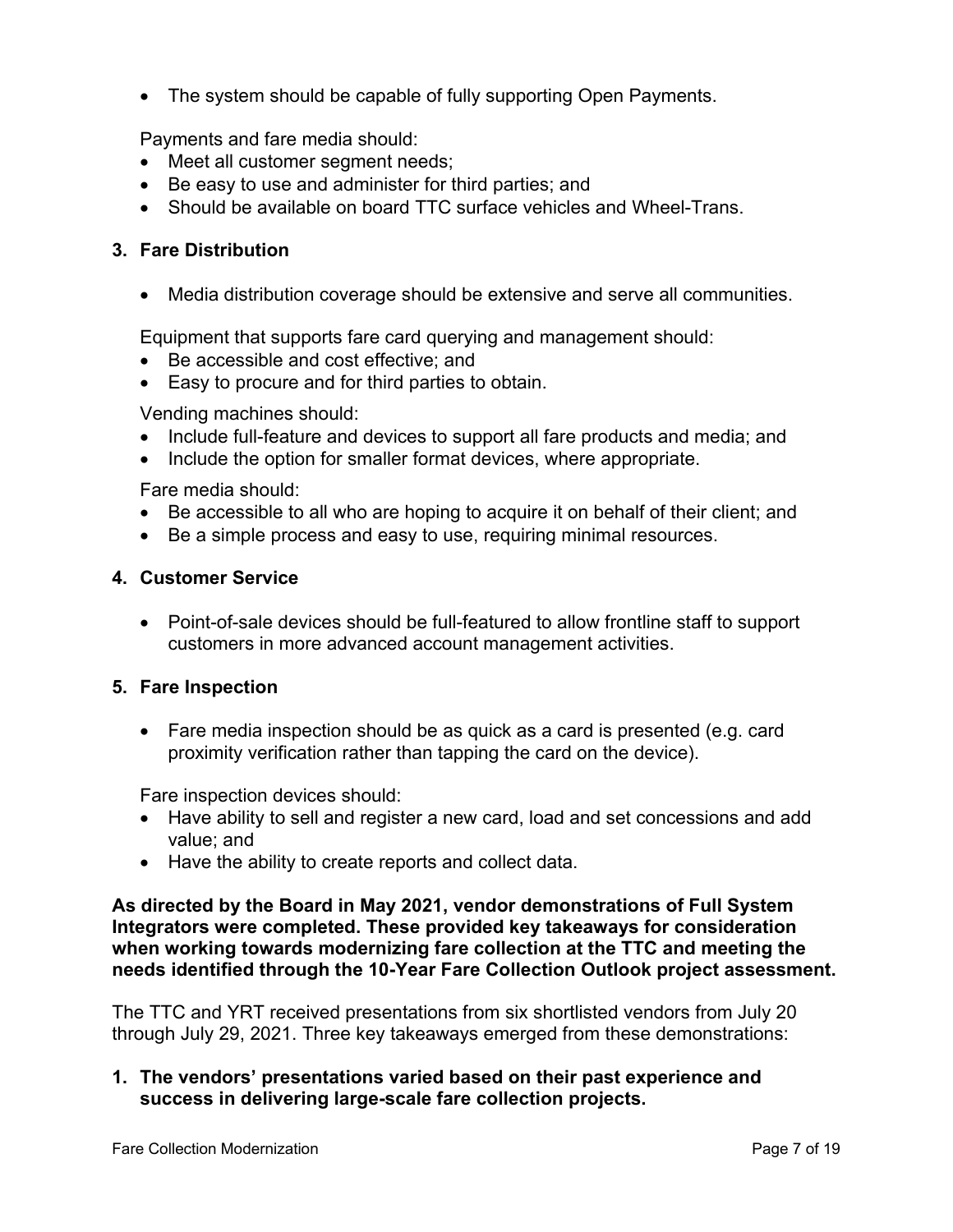All of the participating vendors offer systems built on a similar technology roadmap and set of features, including account-based solutions, an open architecture design, and support for open and mobile-based payments. However, where some have worked on many large-scale international and North American projects, some vendors have only one regional fare collection project.

All of the vendors have strengths and weaknesses apparent in the systems they've deployed (e.g., hardware, software, user interface (UI)/user experience design (UX)), nonetheless, given strong technical requirements and a well-structured procurement process, all participating vendors have the potential to be competitive in a bid to provide a future system.

Any future decision on fare collection technology will need to take into account the risks, benefits and impacts of each vendor's experience and project implementations, including past performance at other transit agencies.

# **2. Clear and deliberate contract requirements will help to mitigate technical shortcomings, which exist with nearly all vendors.**

As expected, vendors made no mention of their shortcomings, but no vendor has a complete product that will meet all agency needs, nor can the vendor's engineers implement a project without active dialogue, a well-documented scope and design, and decision-making from the transit authority. No matter the vendor, there will still be a need for the TTC's intimate involvement in its fare collection system.

# **3. Any transit agency will need to intentionally create a unique tender process and contract structure in order to result in a successful project.**

Given the current state and challenges to date of fare collection at the TTC, the prospect of a new vendor may be seen as an attractive option, where project schedules and budgets operate as clockwork. On the other hand, vendor project management is universally poor and has major impacts on project schedule, system design and project budget.

Even capable vendors are stretched very thin due to being awarded multiple simultaneous projects, and therefore provide scant project and engineering resources onsite, irrespective of the size or visibility of the project. Most fare system projects end up one or more years behind schedule and over budget. Some agencies ask for an "offthe-shelf" solution, while others focus on pushing financial risk to the vendor, but all usually realize later that the lack of clear contract requirements is a primary driver of schedule and cost overruns.

Further comprehensive vendor details can be found in the confidential attachment.

**Through the analysis completed to date and findings from the RFI and vendor demonstrations, a set of technological and fare collection options have been identified to inform the 10-Year Fare Collection implementation plan.**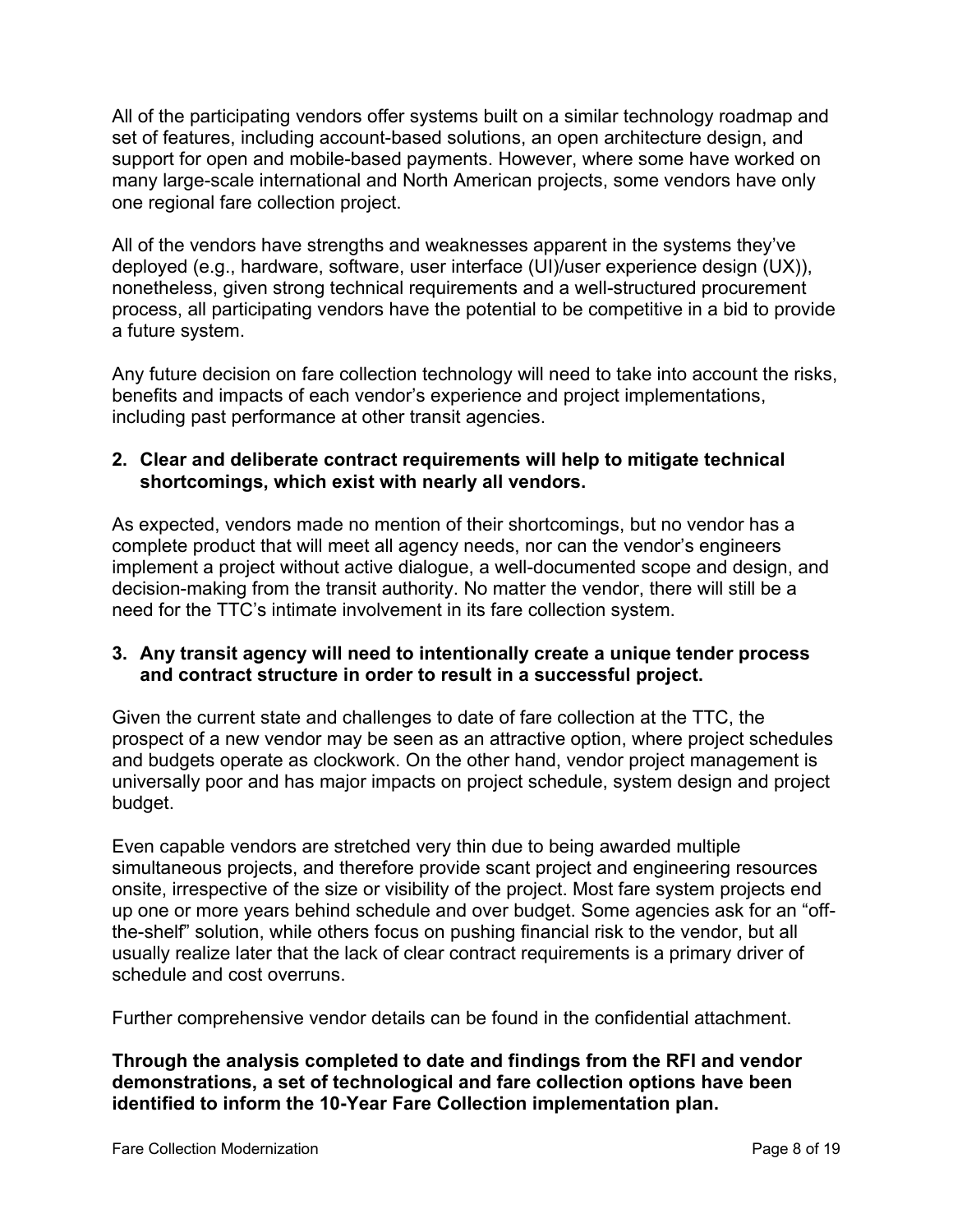The following business objectives were used to inform the evaluation criteria that all of the technology and fare collection options were scored and evaluated against:

- Revenue focus
- Open architecture
- Account-based, real-time fare calculation
- Simple and easy to use
- Accessible and equitable
- Flexibility to include fare policies
- Improved customer service
- Data and reporting
- **Efficient maintenance and operation**

Following a robust evaluation, including the analysis, research, consultations and relevance to the above business objectives, technological and fare collection options that have emerged as potentially best meeting the needs of the TTC have been outlined in **Table 1**.

| Category                            | <b>Recommended Options</b>                                                                                                                                                           | <b>Outcomes</b>                                                                                                                                                       |  |
|-------------------------------------|--------------------------------------------------------------------------------------------------------------------------------------------------------------------------------------|-----------------------------------------------------------------------------------------------------------------------------------------------------------------------|--|
| <b>Payment/Fare</b><br><b>Media</b> | <b>Open Payments</b><br>Allow customers to pay with<br>contactless credit/debit cards,<br>including bank cards in mobile<br>wallets                                                  | Most seamless and convenient<br>way to pay                                                                                                                            |  |
|                                     | <b>Virtual Card</b><br>A virtual closed-loop card would be<br>like a fare card virtualized into a<br>smart phone wallet allowing<br>customers to tap and pay using a<br>smart phone  | Convenient way to pay without<br>the hassle of obtaining a physical<br>fare card<br>Maintain all the benefits of a<br>$\bullet$<br>physical card                      |  |
|                                     | <b>Limited-Use Tickets/Transfers</b><br>Contactless smart tickets (LUMs) to<br>issue paper transfers onboard<br>vehicles and in bulk for institutions,<br>including concession fares | LUM <sub>s</sub> :<br>Will improve efficiency for<br>institutional and agency<br>partners<br>A robust and fraud-resistant<br>solution for single-fare<br>distribution |  |

**Table 1: Emerging Technology Recommendations**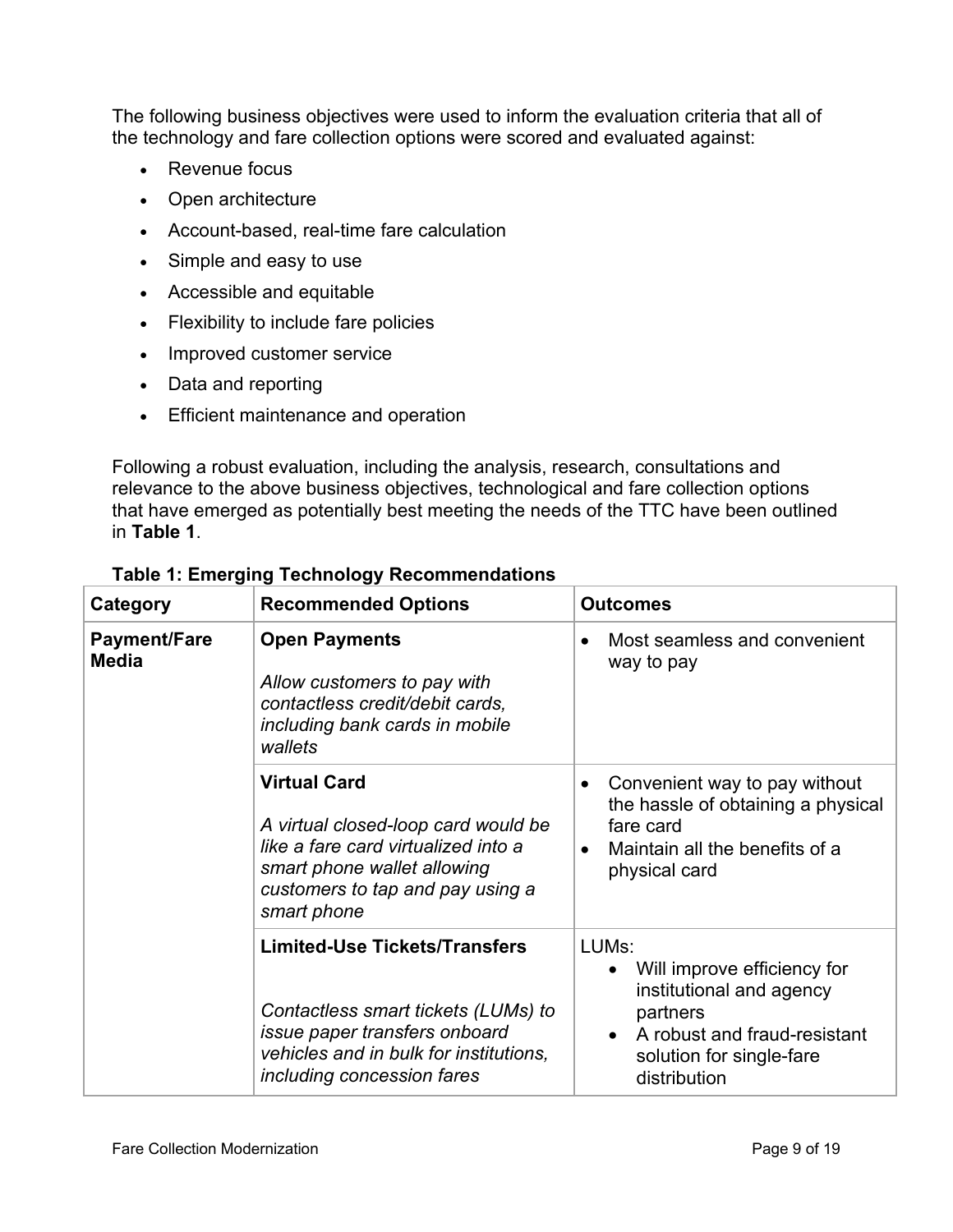|                              | <b>Cash Acceptance</b><br>Potential to explore interim policy<br>changes that encourage less cash<br>usage.<br>If cash is retained, consider ways of<br>improving the verification of cash<br>receipt.                          | Eliminating cash could reduce the<br>$\bullet$<br>cost to collect and simplify<br>operations<br>Current cash acceptance<br>$\bullet$<br>provides better customer<br>experience while customers<br>adopt new ways to pay                                                                                                                |
|------------------------------|---------------------------------------------------------------------------------------------------------------------------------------------------------------------------------------------------------------------------------|----------------------------------------------------------------------------------------------------------------------------------------------------------------------------------------------------------------------------------------------------------------------------------------------------------------------------------------|
| <b>Core System</b><br>Design | <b>Account-Based Back Office</b>                                                                                                                                                                                                | On-demand loading via web and<br>$\bullet$<br>mobile, easier fare table<br>management, easier access to<br>transaction data, and real-time<br>fare information                                                                                                                                                                         |
|                              | <b>Open Architecture Support</b>                                                                                                                                                                                                | Enables integrations with third-<br>$\bullet$<br>party solutions that improve the<br>customer experience and agency<br>operations                                                                                                                                                                                                      |
|                              | <b>Mobility as a Service (Maas)</b><br><b>Platform Support</b><br>While a vision for MaaS needs to be<br>developed, long-term support for<br>integration of third-party mobility<br>service providers is seen as<br>essential   | Ability to plan, book and pay for<br>$\bullet$<br>multiple types of mobility services<br>(e.g. bike share, ferries, etc.)                                                                                                                                                                                                              |
| <b>Fare Distribution</b>     | "Gift Card" Retail Distribution<br>Utilizing the established gift card<br>model at retail stores to enable the<br>seamless sale of transit cards and<br>loading of stored value with service<br>managed by a third-party vendor | Increases the number of stores<br>$\bullet$<br>that can sell and load cards<br>Increases equity and access to<br>$\bullet$<br>fares as locations to access fares<br>are broadened<br>Increases equity and access to<br>$\bullet$<br>fares                                                                                              |
|                              | <b>Ticketing Vending Machines</b><br>(TVM)<br>Implementing both full-feature and<br>limited-feature (small format) TVMs                                                                                                         | Full-feature TVMs: maximum<br>$\bullet$<br>features, generally more<br>expensive to purchase and<br>maintain<br>Limited-feature (small footprint)<br>$\bullet$<br>TVMs: less costly to purchase<br>and maintain, but with limited<br>features, need to be strategically<br>located to ensure equity and<br>accessibility needs are met |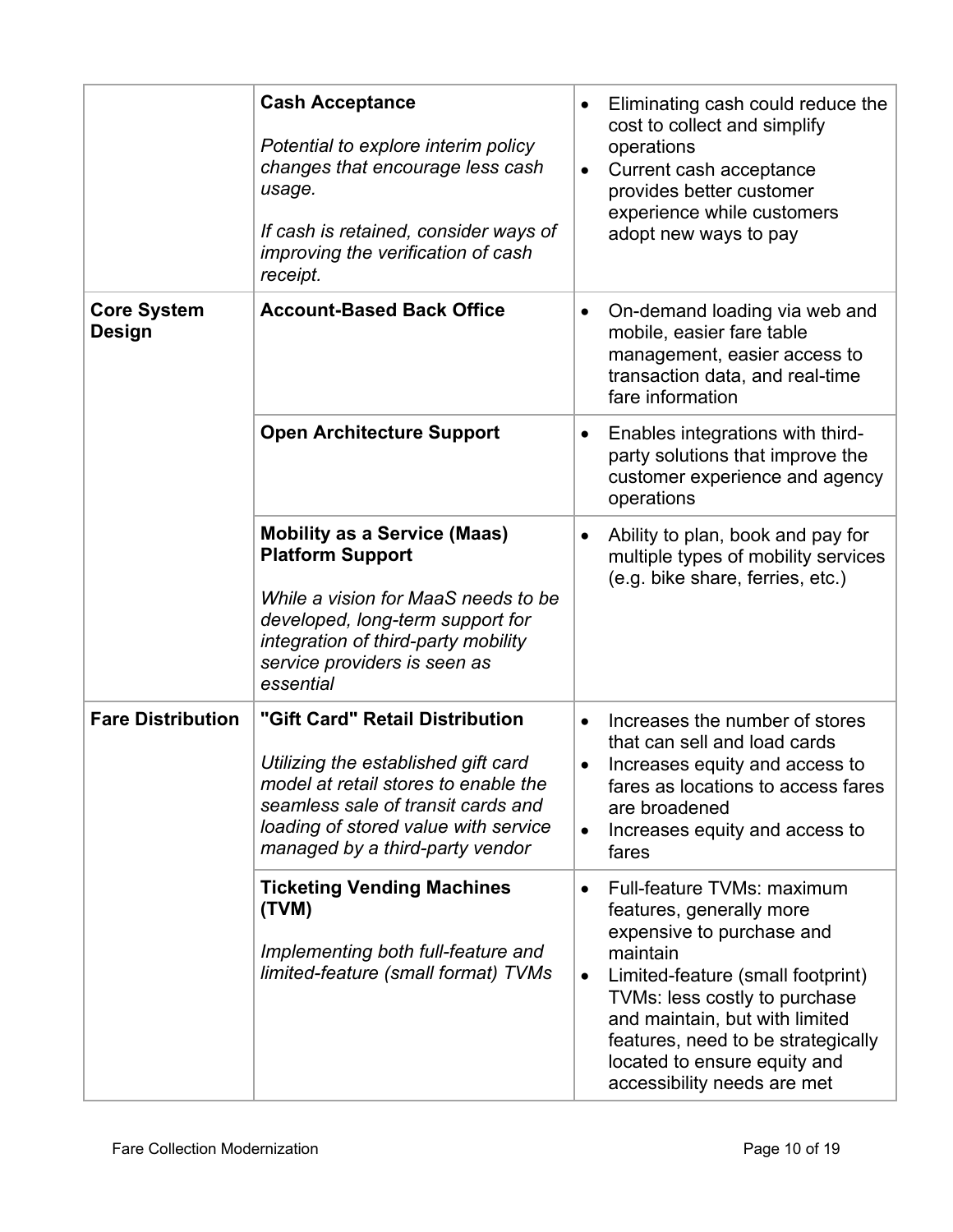|                                   | <b>Institutional/Bulk Sales</b><br>Self-service web portal and back-<br>office sales                                                                                                                                                                                                                                                  | Allows institutions to manage<br>$\bullet$<br>their own accounts, making<br>purchases and card orders online<br>Gives agencies the ability to<br>$\bullet$<br>facilitate bulk purchases and card<br>order fulfillment for institutions<br>without the resources to use the<br>self-service web portal                                                                                                  |
|-----------------------------------|---------------------------------------------------------------------------------------------------------------------------------------------------------------------------------------------------------------------------------------------------------------------------------------------------------------------------------------|--------------------------------------------------------------------------------------------------------------------------------------------------------------------------------------------------------------------------------------------------------------------------------------------------------------------------------------------------------------------------------------------------------|
| <b>Customer</b><br><b>Service</b> | <b>Customer Service Channels</b><br>In-Person Customer Service, call<br>centre and third-party locations will<br>continue to be included as customer<br>service channels for the future fare<br>system                                                                                                                                | Ability to provide customer<br>$\bullet$<br>service at the highest level,<br>catering to numerous customer<br>segments                                                                                                                                                                                                                                                                                 |
|                                   | <b>Customer Service</b><br><b>Devices/Systems</b><br>In-person Point of Sale (POS); Call<br>centre Interactive Voice Response<br>$(IVR)$ system;<br>A full-featured Customer<br><b>Relationship Management (CRM)</b><br>tool                                                                                                          | POS: supports agency-managed<br>in person sales<br>IVR: provides a low-cost option<br>$\bullet$<br>for automated telephone<br>customer service<br>CRM: allows the agency to "own<br>$\bullet$<br>the customer experience"<br>providing a better understanding<br>of customer needs                                                                                                                     |
| <b>Fare Inspection</b>            | <b>Fare Inspection Devices</b><br>Both standalone mobile phone and<br>all-in-one device options are<br>acceptable to the agencies                                                                                                                                                                                                     | Inspectors carry only one device<br>$\bullet$<br>as opposed to two devices or<br>more<br>Increased occupational health<br>$\bullet$<br>and safety, reducing the number<br>of tools required<br>Increased inspection efficiency                                                                                                                                                                         |
|                                   | <b>Fare Inspection Device Features</b><br>All fare inspection devices should<br>support:<br>The efficient inspection of<br>$\bullet$<br>smart cards and tickets,<br>virtual cards and open<br>payments<br><b>Fare validation</b><br>$\bullet$<br><b>Point-of-Sale functionality</b><br>$\bullet$<br><b>Built-in citation issuance</b> | Fare validation support enables<br>$\bullet$<br>customers to validate their fare<br>using the same device (tap the<br>device to board a vehicle)<br>Point-of-Sale functionality<br>$\bullet$<br>enables the device to accept<br>payment for the sale of stored<br>value and fare<br>Built-in citation issuance enables<br>$\bullet$<br>staff to issue a citation without<br>using an additional device |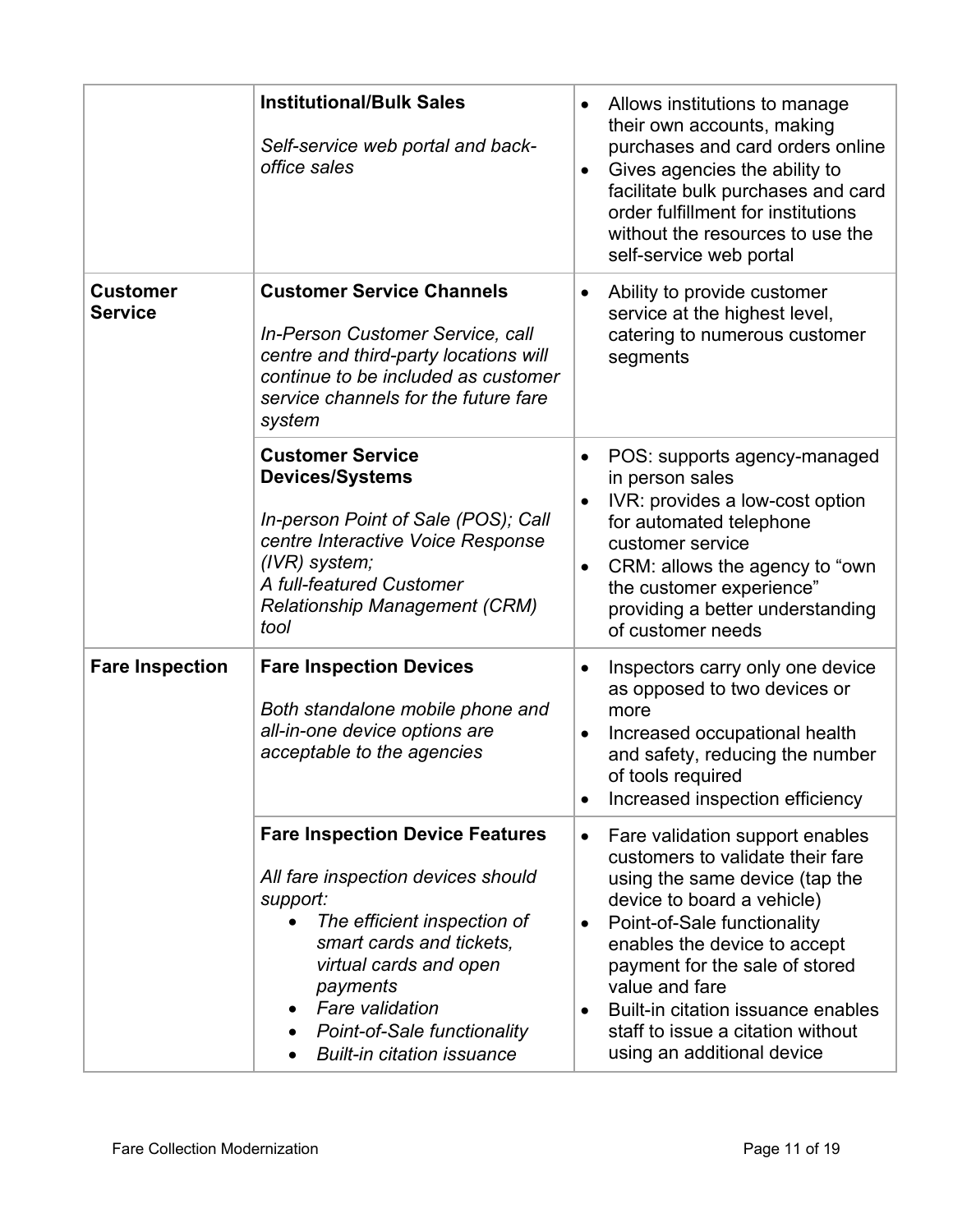### **A combination of operational approaches has been identified to help guide the development of future requirements for the fare collection system.**

Based on the stakeholder engagement, needs assessment and understanding of current operations, the following are three potential approaches for managing the operations, activities and processes of a fare collection system:

- 1. In house all operations handled by the agency.
- 2. Outsourced all operations handled by the vendor.
- 3. Hybrid operations handled by both the agency and vendor.

An outsourced approach has been recommended for the TTC for a majority of activities, which is the same model we currently have with Metrolinx. However, for those that directly affect customers, such as in-person customer service and communications, it is recommended to use either an in-house or hybrid approach. This reflects the desire to ensure customers are at the forefront, and achieves the improved customer service business objective. An overview of which approaches are potentially most appropriate for various activities can be found in **Table 2**.

| <b>Activity</b>                                                                          | <b>In-House</b> | <b>Outsourced</b> | <b>Hybrid</b>    |
|------------------------------------------------------------------------------------------|-----------------|-------------------|------------------|
| <b>Back Office Operations</b>                                                            |                 | X                 |                  |
| <b>Fare Table Management</b>                                                             |                 | X                 |                  |
| <b>Device Monitoring</b>                                                                 |                 | X                 |                  |
| <b>Device Maintenance</b>                                                                |                 | X                 |                  |
| <b>TVM Revenue Servicing</b>                                                             |                 | $\mathbf{x}$      |                  |
| <b>Additional Cash</b><br><b>Collection/Processing</b>                                   |                 | $\mathbf x$       |                  |
| <b>Call Centre Operations</b>                                                            |                 |                   | X                |
| <b>In-Person Customer Service</b>                                                        | X               |                   |                  |
| <b>Institutional Partner</b><br><b>Management</b>                                        |                 |                   | X                |
| <b>Retail Partner Management</b>                                                         |                 | X                 |                  |
| <b>Financial Clearing and</b><br>Settlement                                              |                 |                   | $\boldsymbol{x}$ |
| <b>Marketing and</b><br><b>Communications</b>                                            |                 |                   | X                |
| <b>Third-Party Customer</b><br>Service (all card sales, loads<br>and concession setting) |                 | X                 |                  |

# **Table 2: Operational Activity Approaches**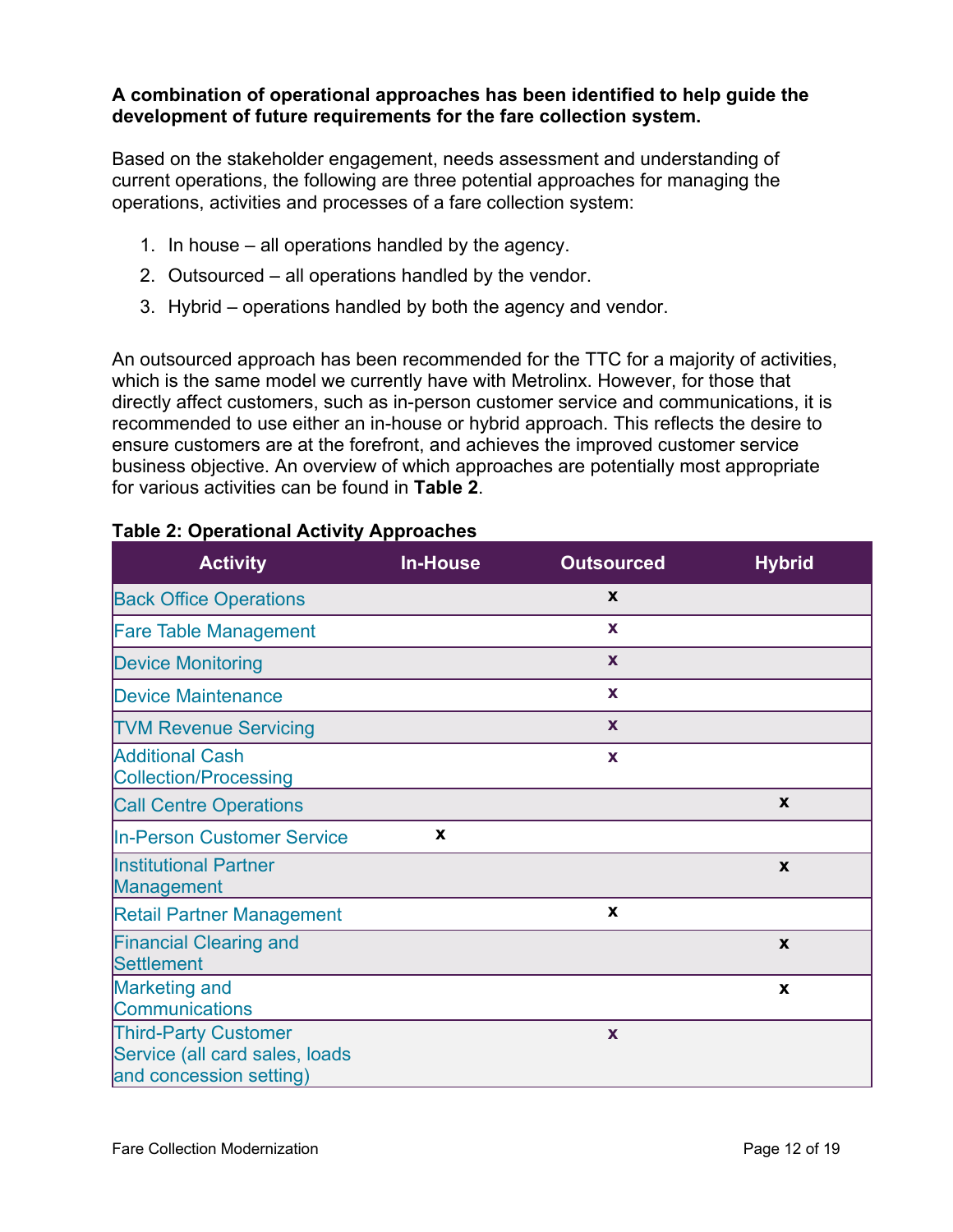# **Based on customer research conducted in September and October 2021, there is demonstrated customer alignment with the emerging technology and fare collection options.**

Members of market research panels were contacted to complete an online survey to understand their sentiments and interactions with the current fare collection system and potential impacts of any future fare media and system implementations. The participants included both TTC and YRT customers and the survey rendered more than 1,400 responses, including Wheel-Trans customers, those with low-incomes, with ages spanning from <25 to 55+, and a range of education levels and employment status.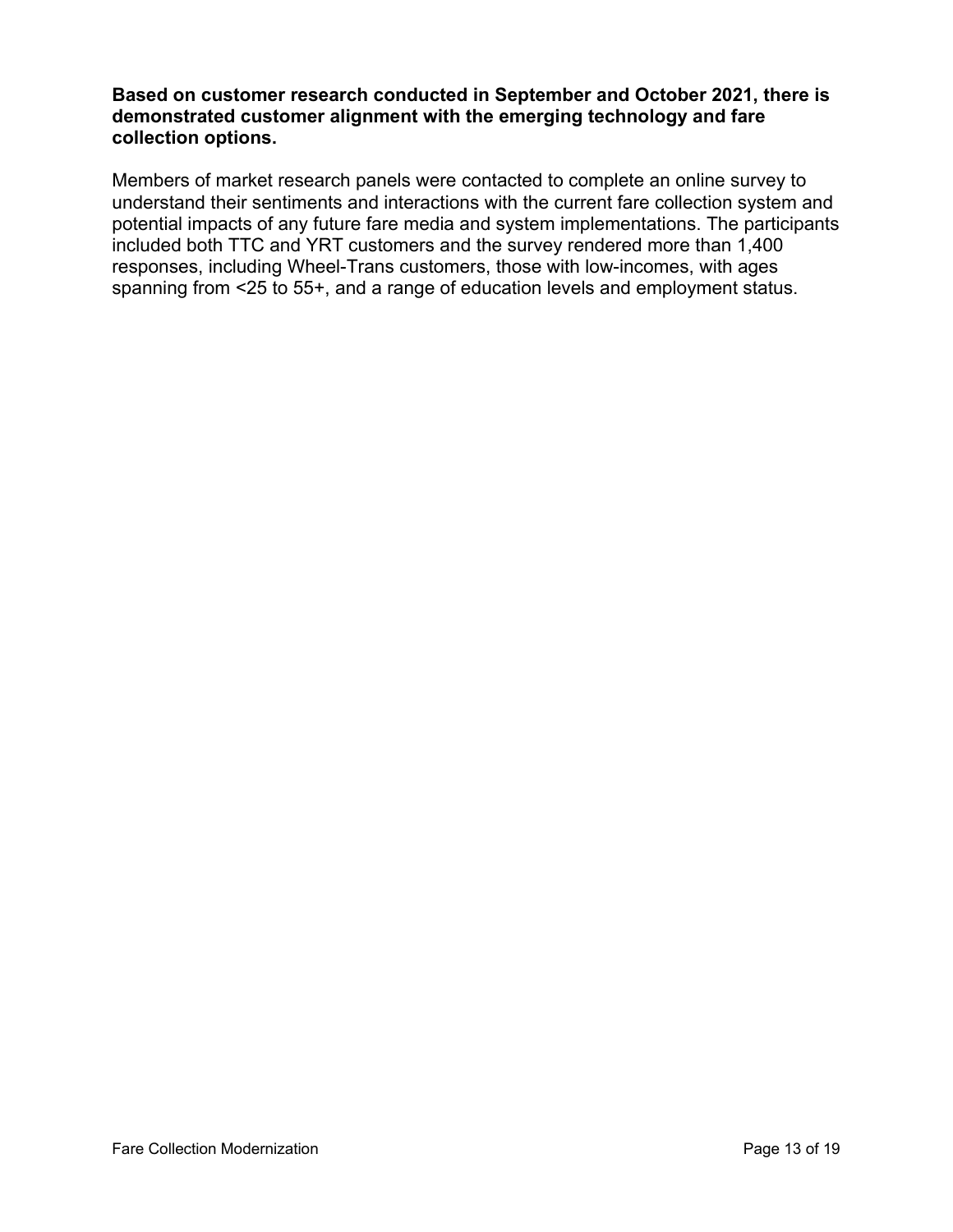The following is an overview of the results:

- Majority of TTC customers travel with the PRESTO card, find it easy to navigate and are happy with the PRESTO system. For those who do not use a PRESTO card, they are occasional TTC customers, find its fees are too high, or have a surplus of legacy fares to spend.
- Future technologies may not just be tools for convenience, but can help mitigate issues related to accessibility:
	- $\circ$  Currently, customers with accessibility issues are more likely to load their PRESTO cards online and are less likely to pay with cash fares.
- Improvements could be made to the third-party retailer experience as customers found this the least satisfactory and least popular location to buy or load a PRESTO card.
- Most customers are already familiar with fare collection technology, such as PRESTO's mobile app.
- Age is likely a factor in fare collection technology uptake:
	- $\circ$  Customers under the age 25 are most likely to have downloaded the app and are less supportive of legacy fare media.
	- o Customers 54 and younger have a bigger preference towards virtual cards than customers who are 55-plus.
- TTC customers would prefer a virtual card over a physical or virtual debit/credit card when comparing possible Open Payment methods.
- Popular reasons for not wanting to use Open Payment options include cyber protection and preference towards transit-specific payments.

# **The development of the 10-Year Fare Collection Outlook continues to ensure that the capability of the proposed fare collection technologies have the ability to support existing and changing fare policies.**

The development of the Fare Collection Outlook includes a key business objective that focuses on aligning the technology and fare collection options with their capability for implementing flexible fare policies and supporting the seven strategic fare policy goals. The preferred options identified in this report ensure there is flexibility and ability to adapt to changing circumstances and fare policies. New and updated technologies, which include open architecture, account-based, etc. will be included on the implementation roadmap. These technologies are inherently flexible, adaptable, and have the ability to accommodate existing fare policies, as well as any future fare options.

# **Modernizing the fare collection system at the TTC also requires special consideration of the existing Cash fare.**

The current fare policy allows for cash to be accepted across the system and it is important to consider this element when working towards modernizing the fare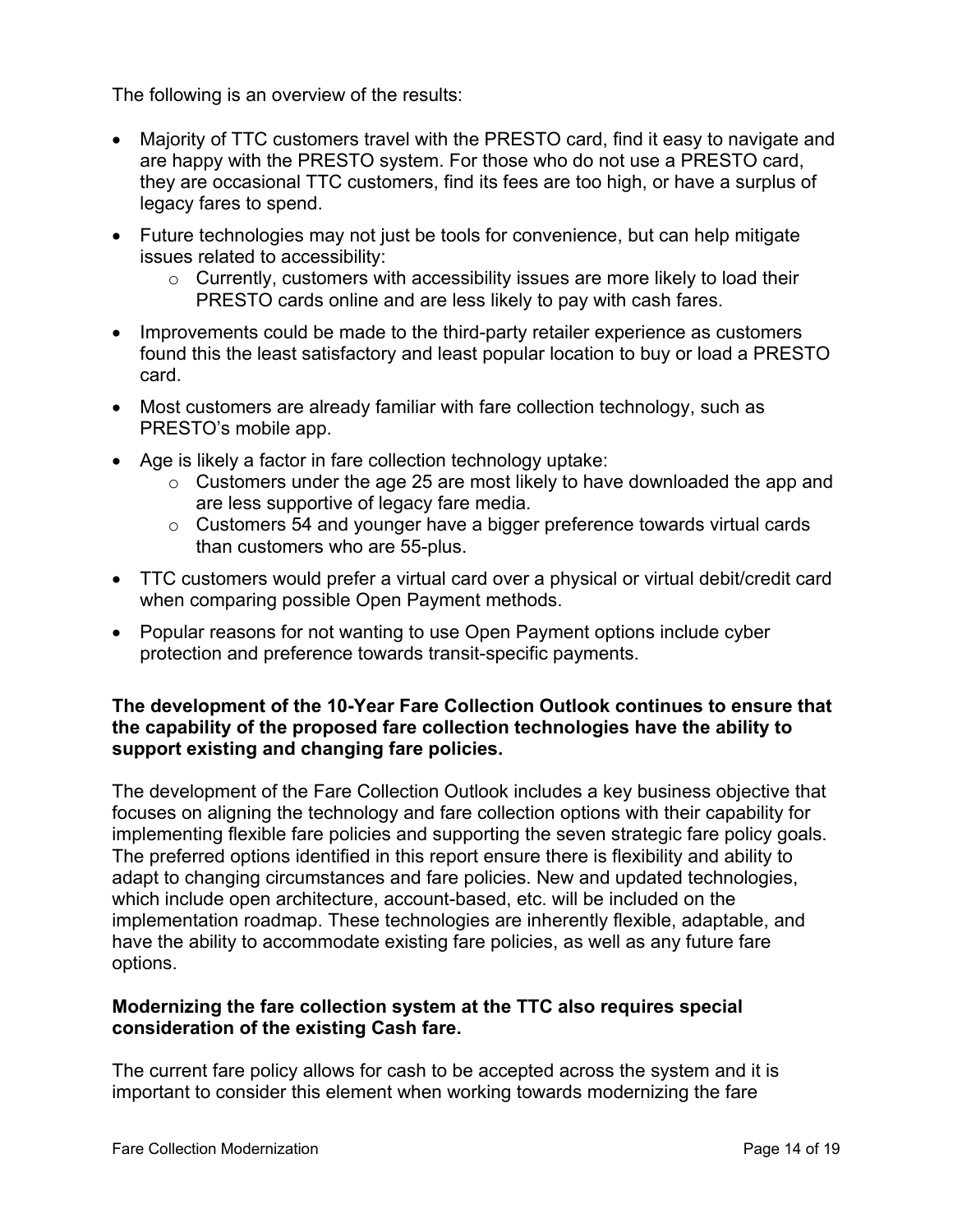collection system. There are many new opportunities and fare options that will become available in the coming years, and could lower customer reliance on Cash fares. These potential opportunities are expected to meet various levels of customer needs and accessibility, appealing to different customer groups for numerous reasons, and may require adjustments to the fare collection system.

With new opportunities and fare options:

- The gaps currently experienced by customers (limited access to physical load locations, load delays, card fees, etc.) will be reduced as more universally accessible options are introduced, such as debit/credit cards, which a majority of customers are using and already have.
- Increased customer choice will be a contributing factor to allow the TTC to consider rethinking how we collect cash in the future and the opportunity to decrease the cost of fare collection.
- Careful consideration will need to be given on any future cash-related decisions given that those in equity-seeking groups are generally more reliant on cash.

### **The TTC has agreed in principle with Metrolinx to proceed with a revised plan to deliver Open Payments with a target implementation as early as the end of 2022.**

As established through the 10-Year Fare Collection Outlook work, we have confirmed the needs of a future fare system, including the reinforcement of previously identified needs, including Open Payments. We have the opportunity to continue delivery of Open Payments with PRESTO as we concurrently move forward with project implementation planning.

Metrolinx's Open Payment Proposal includes the delivery of:

# **Open Payments (Debit and Credit)**

- $\circ$  Credit/debit card payment (tap to pay physical and digital cards)
- o Adult single fare
	- **Equivalent price to Adult PRESTO fare**
	- Monthly Passes not supported
- **PRESTO on Mobile: Virtual Card**
	- $\circ$  Enables the use of a virtual version of the PRESTO card on a Mobile Device (Phone/ Watch)
	- o All Concession fares and products available
- **Device Refresh: New and updated PRESTO devices to enable Open Payments**
	- o Bus and streetcar PRESTO validators
	- o Inspection devices
	- o Mobile Fare Payment Application (MFPA) installed on tablets for accessible sedan taxis to enable fare payments and Mobile Fare validators (MFTP) installed on Wheel-Trans vehicles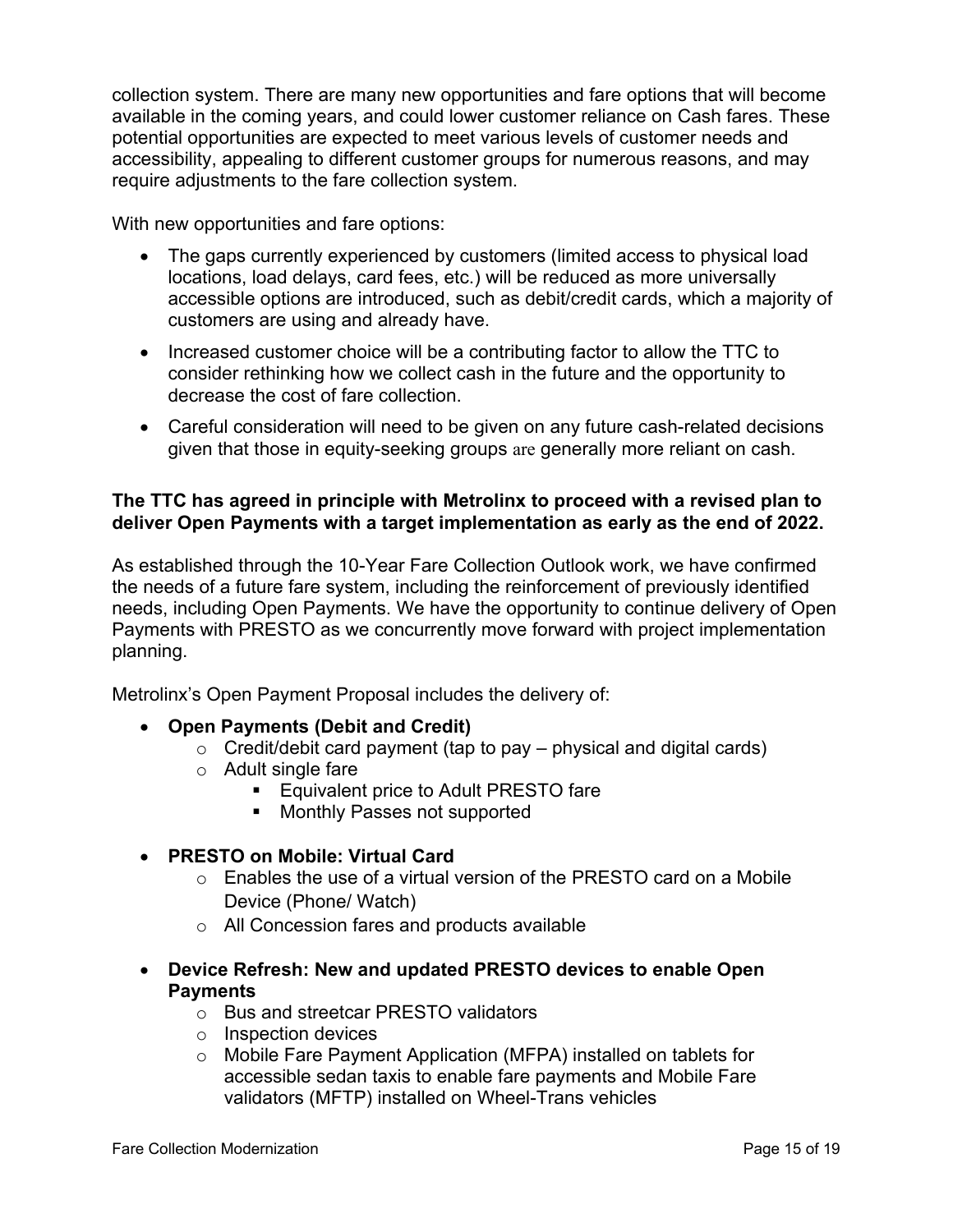# o TTC Fare Gate modifications

Device updates are required for enablement due to the current hardware's and software's inability to accept these forms of payment, and the need to comply with all ensuing updated accessibility, security and compliance standards.

It is important to note that delivery of these items will not replace the current physical PRESTO card, rather augment the available fare media options. A comparison of the different capabilities, benefits and barriers of PRESTO fare options is provided in **Attachment 2.** Product types and fare type availability are outlined in **Table 3**.

|                                 |            | <b>Current</b>                 |                       | Post-Launch            |                                               |
|---------------------------------|------------|--------------------------------|-----------------------|------------------------|-----------------------------------------------|
|                                 | Customers* | <b>PRESTO</b><br><b>Ticket</b> | <b>PRESTO</b><br>Card | <b>Virtual</b><br>Card | Open<br><b>Payments</b><br>(Debit/<br>Credit) |
| <b>Adult</b>                    | 71.7%      |                                |                       |                        |                                               |
| <b>Senior</b>                   | 8.4%       |                                |                       |                        |                                               |
| Youth                           | 6.5%       |                                |                       |                        |                                               |
| <b>Fair Pass</b>                | 2.3%       |                                |                       |                        |                                               |
| <b>Post</b><br><b>Secondary</b> | 5.7%       |                                |                       |                        |                                               |

# **Table 3: Modernized Fare Product Availability by Fare Type**

available not available

*\*2021 full year ridership \*\*Child (5.2%) and other ridership (0.2%) not included*

The TTC is eager to move forward, as we have long stated our desire to implement Open Payments as part of the modernization of the fare collection system and as part of our existing contract. As one of the largest transit agencies in North America, it is important that we increase accessibility and reduce barriers for our customers. We have agreed in principal to the Metrolinx Open Payments Proposal and have shared a set of conditions to proceed based on early reviews of the proposed solution.

Key highlights of the conditions include: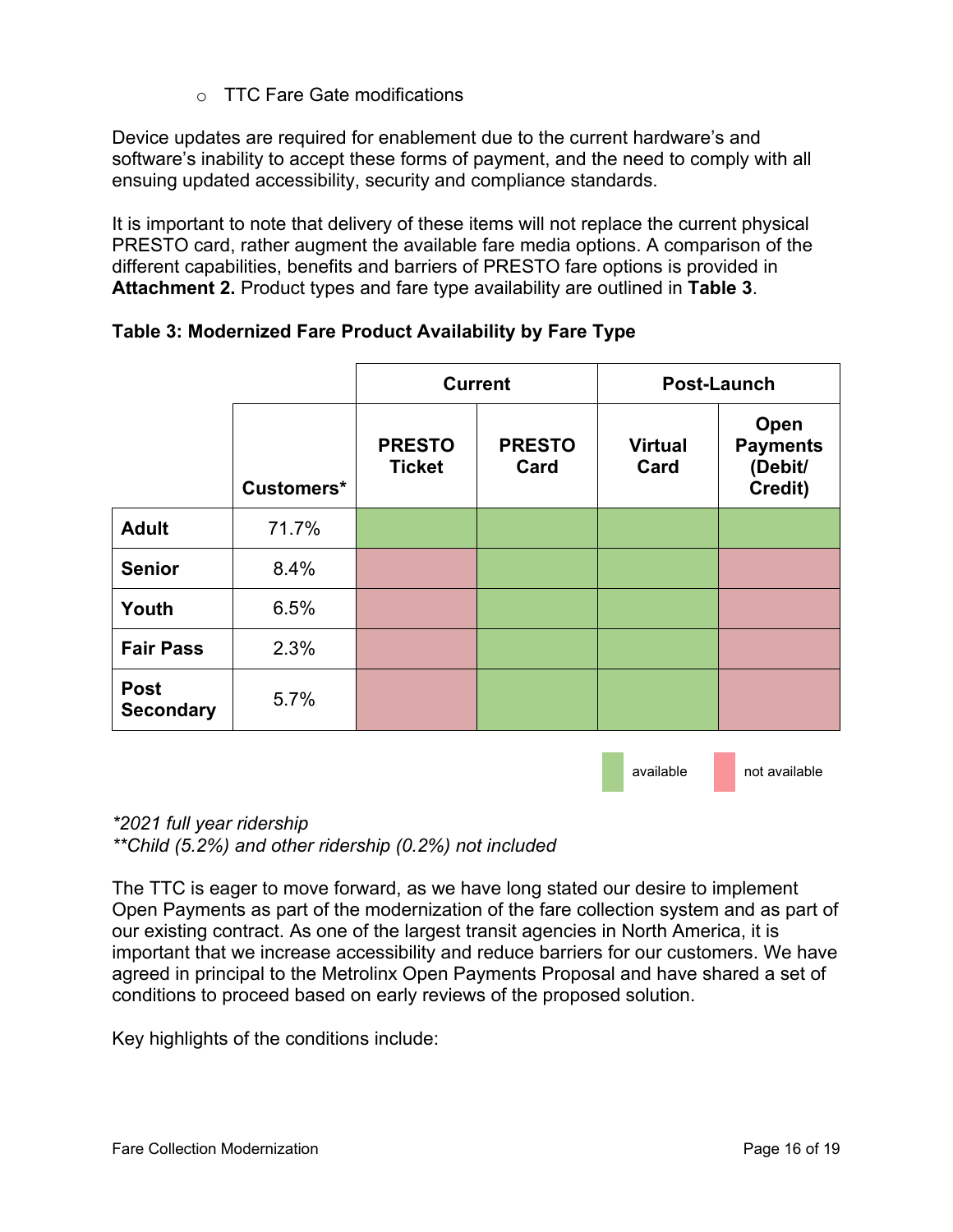- Maintenance of the TTC's commission rate of 5.25% for all new payment products and ensure that no additional fees will be incurred by the TTC or passed onto TTC customers;
- Devices should meet the TTC's business specifications and customer needs;
- Real-time inspection must be in place as the inspection model to ensure equity at the time of inspection. Post-processing inspection fares will not be accepted as a model for the TTC;
- Pre-authorization fees if required to implement the two-hour transfer, cannot exceed the total cost of the trip and cannot cause undue burden to the customer; and
- Service Level Agreements (SLAs) are required prior to equipment installations, Open Payments and virtual card implementation which includes cost reimbursement resulting from delays.

### **Final reporting on the 10-Year Fare Collection Outlook will be brought to the Board in May 2022 with an Open Payments update in July 2022.**

A fare collection implementation plan will be developed, which will include project phasing, schedule and resources; a cost of fare collection analysis; capital cost estimate; and risk and mitigation planning. The report detailing this as part of the final Fare Collection Outlook will be brought to the Board for approval in May 2022.

# **Contact**

Angela Gibson, Head – Strategy and Foresight (416) 472-2334 angela.gibson@ttc.ca

**Signature**

Scott Haskill Chief Strategy and Customer Officer (Acting)

# **Attachments**

Attachment 1: Confidential Attachment – Fare Collection Modernization Attachment 2: Future PRESTO fare payment options, benefits and barriers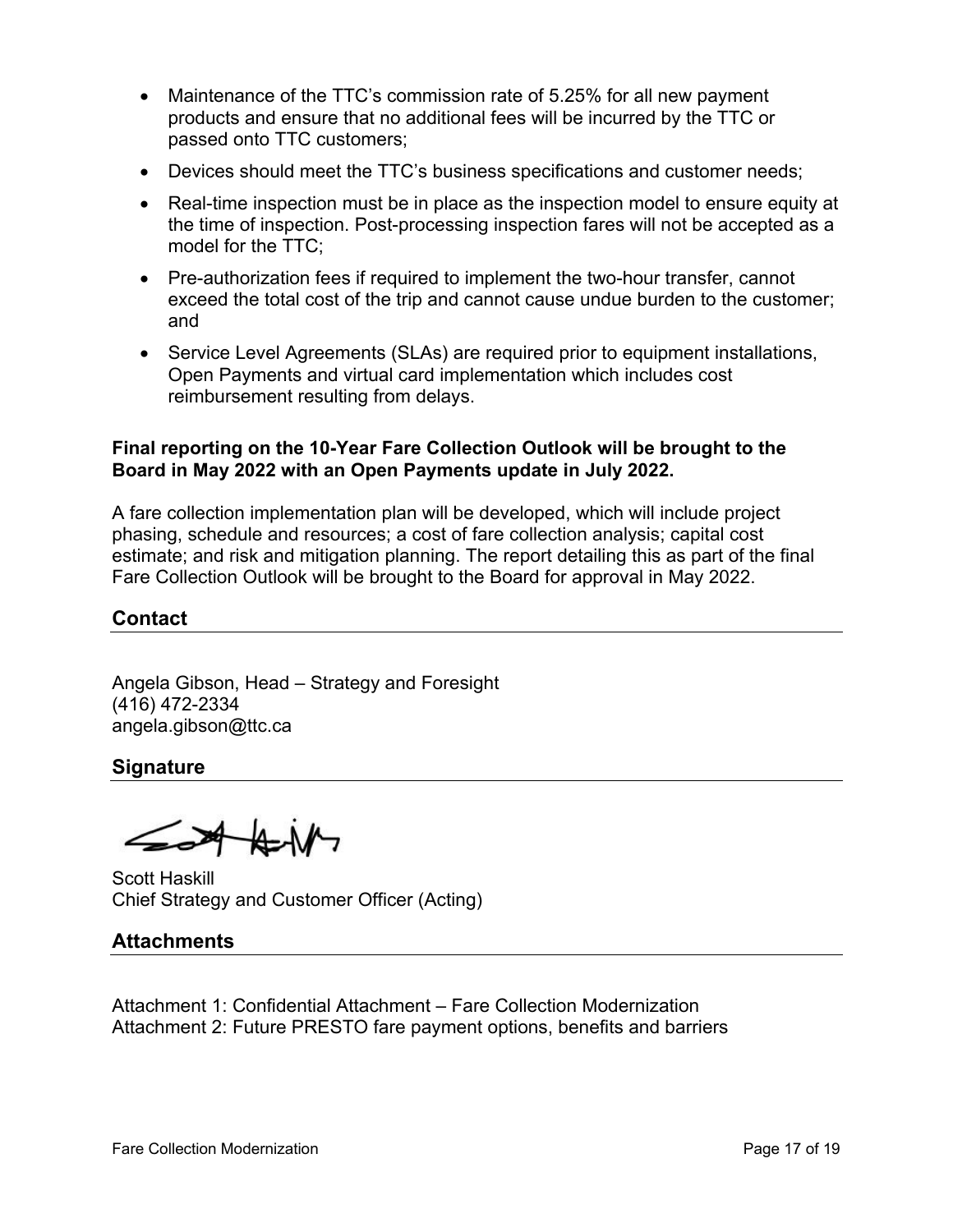# **Attachment 2: Future PRESTO fare payment options, benefits and barriers**

|                       | <b>Current</b>                                                                   |                                                                                                                                                                                                                                                                                                                                                      | <b>End of 2022</b>                                                                                                                                                                                                                                                                           |                                                                                                                                |
|-----------------------|----------------------------------------------------------------------------------|------------------------------------------------------------------------------------------------------------------------------------------------------------------------------------------------------------------------------------------------------------------------------------------------------------------------------------------------------|----------------------------------------------------------------------------------------------------------------------------------------------------------------------------------------------------------------------------------------------------------------------------------------------|--------------------------------------------------------------------------------------------------------------------------------|
|                       | <b>PRESTO Tickets</b>                                                            | <b>PRESTO Card</b>                                                                                                                                                                                                                                                                                                                                   | <b>Virtual Card</b>                                                                                                                                                                                                                                                                          | <b>Open Payment</b><br>(Debit/ Credit)                                                                                         |
| Pay/load by           | Cash, Credit or Debit                                                            | Cash, Credit or Debit                                                                                                                                                                                                                                                                                                                                | <b>Credit or Debit</b><br>(Cash limited to retail)                                                                                                                                                                                                                                           | <b>Credit or Debit</b>                                                                                                         |
| <b>Fare Types</b>     | Adult only                                                                       | All fare types                                                                                                                                                                                                                                                                                                                                       | All fare types                                                                                                                                                                                                                                                                               | Adult only                                                                                                                     |
| <b>Monthly Passes</b> | <b>No</b>                                                                        | Yes                                                                                                                                                                                                                                                                                                                                                  | Yes                                                                                                                                                                                                                                                                                          | <b>No</b>                                                                                                                      |
| <b>Benefits</b>       | • Purchase in person<br>without data<br>Only costs exact fare<br>• Share tickets | • Load in person, by<br>web or mobile app<br>• Seamless fare<br>payment between<br>transit agencies<br>Provide fare for<br>$\bullet$<br>others in your<br>account<br>No need to<br>$\bullet$<br>purchase fare for<br>each trip<br>Keeps transit funds<br>$\bullet$<br>separate<br>Easy transferability<br>$\bullet$<br>enabling household<br>sharing | • Load by wallet, app,<br>web, or in-person<br>(limited)<br>• Seamless fare<br>payment between<br>transit agencies<br>• Provide fare for<br>others in your<br>account<br>• No need to<br>purchase fare for<br>each trip<br>• Keeps transit funds<br>separate<br>• No need to carry a<br>card | No loading or pre-<br>$\bullet$<br>purchase<br>necessary<br>No need to carry<br>$\bullet$<br>any additional fare<br>media etc. |